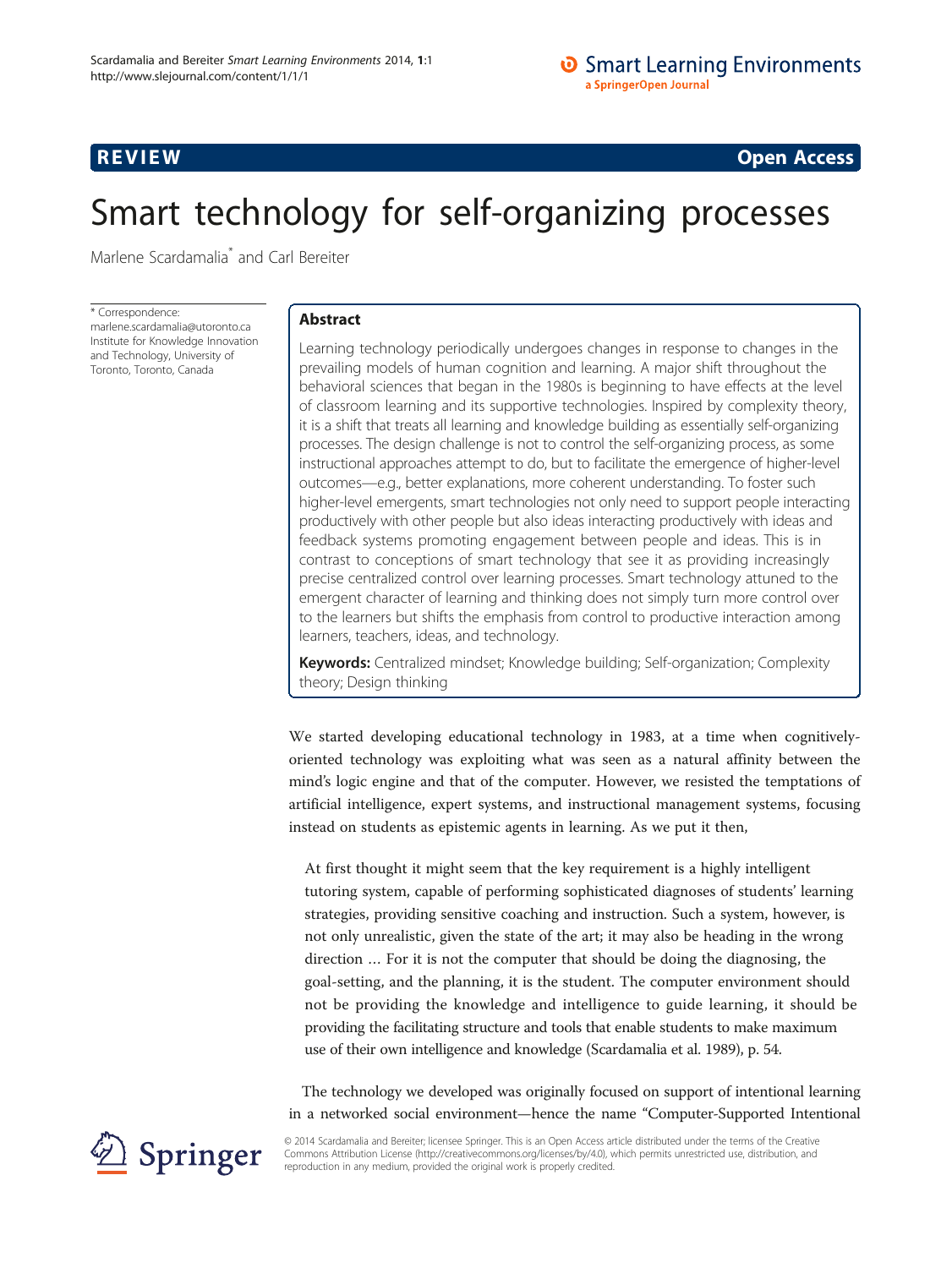Learning Environment" or "CSILE". However, we quickly recognized that the young students using CSILE were doing more than helping each other learn. They were in fact engaged in a collective process that in the business world was coming to be called "knowledge creation" (Nonaka & Takeuchi [1995](#page-11-0)) but which we had already labeled "Knowledge Building" (Scardamalia et al. [1994\)](#page-12-0)—a collaborative effort to advance the state of knowledge and ideas in a community. As discussed elsewhere (Bereiter & Scardamalia [2014](#page-10-0)), the terms knowledge building/knowledge creation are basically interchangeable. Knowledge Building pedagogy, however, deals with the particular issues of pursuing knowledge creation in an educational context. CSILE and its successor, "Knowledge Forum", with more powerful supports for collaborative Knowledge Building, became part of a larger movement in the learning sciences undergirded by sociocultural theory (John-Steiner & Mahn [1996](#page-11-0)), realized at a practical level in Computer Supported Collaborative Learning (CSCL), and highlighted by such concepts as "situated learning" (Lave & Wenger [1991\)](#page-11-0) and "group cognition (Stahl [2006\)](#page-12-0).

In the meantime, a revolution has been taking place in the behavioral sciences. Its origins are in the 1980s, when two important advances in the behavioral sciences took place. One was research on mental models, which produced evidence that the mind does not function like a logic machine after all but more like a simulation device (Johnson-Laird [1983](#page-11-0); Johnson [2009](#page-11-0)). The other was the development of connectionism, which demonstrated how complex adaptive structures can function without the executive control that intelligent systems had been assumed to require (Molenaar [1986](#page-11-0)). Later, complexity theory (Kauffman [1995\)](#page-11-0) provided a coherent basis for both mental models and the emergent cognitive structures. Under this broad theoretical umbrella, single-factor or multifactorial explanations of everything from motor skills to the rise and collapse of civilizations are giving way to systemic explanations in which outcomes are seen as emergents of self-organizing processes among lower-order components. Learning and human development in general call for systemic explanations (Thelen & Smith [1994\)](#page-12-0). The concept of self-organization, which now plays an essential role in explaining the evolution of complex novel biological structures (Dawkins [1987](#page-11-0)), also offers a solution to what Piaget [\(1971\)](#page-11-0) recognized as the ultimate problem for genetic epistemology: "How can one attain to something new?" But complexity theory's role in education has been almost entirely theoretical (Bereiter & Scardamalia [2013\)](#page-10-0). Since self-organization characterizes learning of all kinds, from the most highly regulated to the most spontaneous, complexity theory cannot help resolve the endless controversies about how best to promote learning. But complexity theory ought at least to have implications for the design of educational technologies. Our purpose in this paper is to explore such implications.

## Technology attuned to the self-organizing character of learning and thought

Learning technology attuned to the self-organizing character of learning and thought does not necessarily have to function in a self-organizing manner itself. However, smart educational technology of the future may well do so and thus be able to interact with students in a self-organizing system where neither one controls the other. There is already network analysis technology that situates people and words in the same Euclidian space with emergent properties (Oshima et al. [2012\)](#page-11-0). This is in contrast to rule-based smart technology, which dominated artificial intelligence in its early decades (cf. Anderson [1993\)](#page-10-0).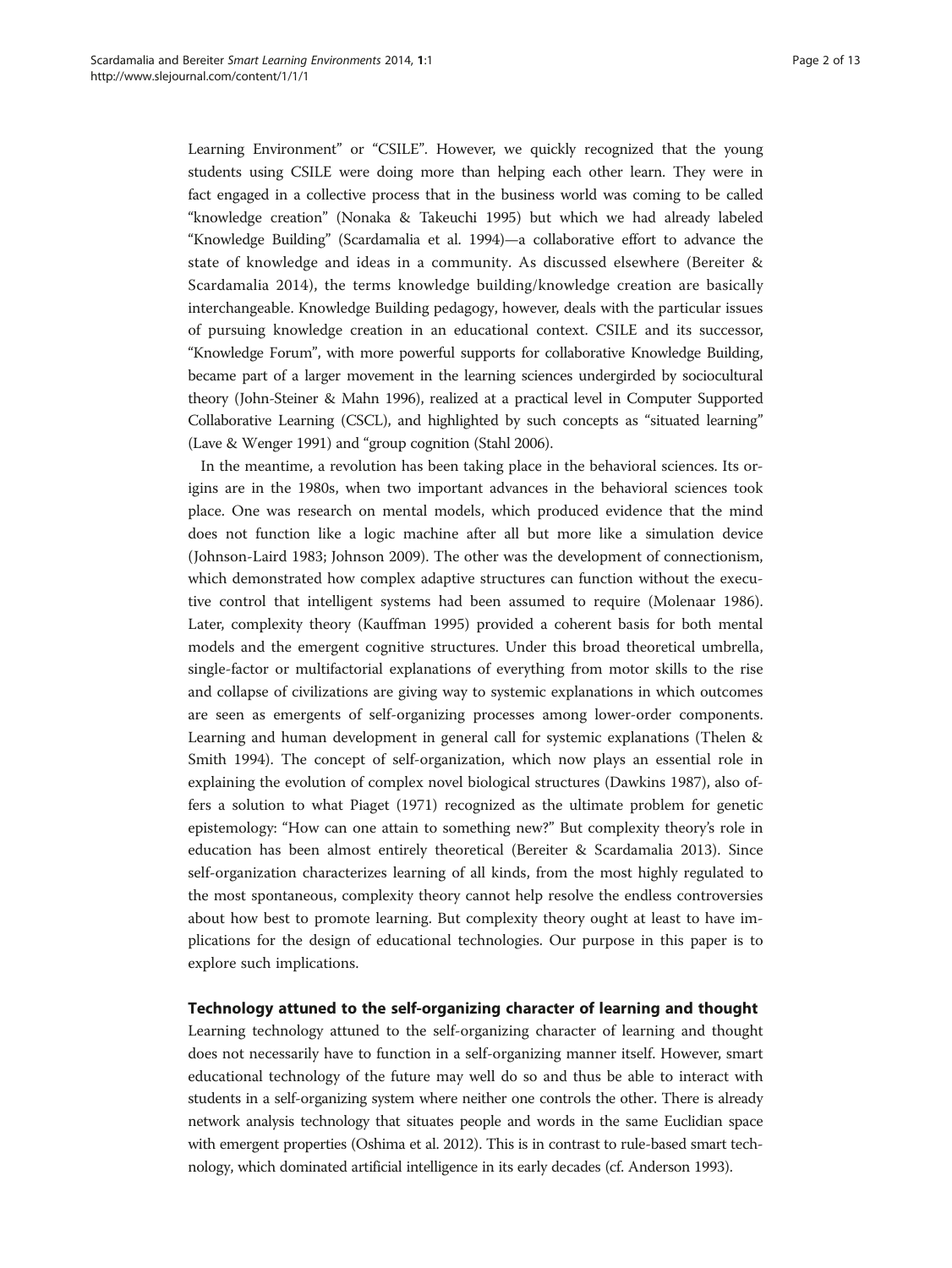The distinctive nature of the design challenge implicit in the self-organizing character of individual and group cognition may be brought to a more concrete level by considering two formulations of the goal of improving students' thinking—a goal much in evidence in current concerns with innovativeness. One popular formulation, dating from research of the 1950s, is "teach them thinking skills"; the other, dating from much farther back, is "help them become thinking persons". In the current literature of " $21<sup>st</sup>$ century skills" programs no distinction is made. Although the long-range goal of such programs is people who think in the creative and critical ways required by citizenship and work in a knowledge-based society, the immediate goal is measurable gains on tests of specific skills. The implicit assumption is that the long-range objective cannot be pursued directly during the formative years. The alternative formulation, which implicitly denies this assumption, is vividly expressed in a frequently quoted passage attributed to Bertrand Russell:

When you want to teach children to think, you begin by treating them seriously when they are little, giving them responsibilities, talking to them candidly, providing privacy and solitude for them, and making them readers and thinkers of significant thoughts from the beginning. That's if you want to teach them to think. (Emphasis added.)

There is no mention of skill teaching here. Russell treated "teach them to think" as a matter of enculturating students into the society of "thinkers of significant thoughts". This was to be accomplished by arranging experiences and conditions and, most strikingly, treating children as already junior members of this society of thinkers rather than as trainees.

To the learning technologist, a mandate to "teach thinking skills" immediately brings to mind such functions as presenting problems, teaching reasoning and problem solving strategies, managing inquiry projects, scripting argumentation, tagging items for alignment with curriculum goals, and so forth. By contrast, a mandate to help students develop into "thinkers of significant thoughts" may not immediately bring to mind anything in particular beyond what is already available in an information-rich classroom. Further reflection, however, suggests a number of definite challenges for technology designed for helping learners develop into thinkers:

- Higher levels of agency for students (Scardamalia & Bereiter [1991](#page-12-0)): turning over to the learners strategic cognitive activity normally confined to the teacher—e.g., priority setting, evaluating progress, trouble-shooting, ensuring inclusiveness.
- Promoting collective cognitive responsibility: students functioning like expert teams that go beyond division of labor to making every member responsible for doing whatever is necessary to achieve success in a joint effort (Scardamalia [2002\)](#page-11-0).
- Democratizing knowledge and knowledge-building activity.
- Identifying and discussing promising ideas: determining which ideas are most worthy of further work.
- Explanation-building discourse (Bereiter [2012\)](#page-10-0): distinct from argumentation and guided by principles of explanatory coherence.
- Metacognitive judgment: evaluating the progress of knowledge-building or problem-solving discourse, critically examining goals, finding ways around obstacles.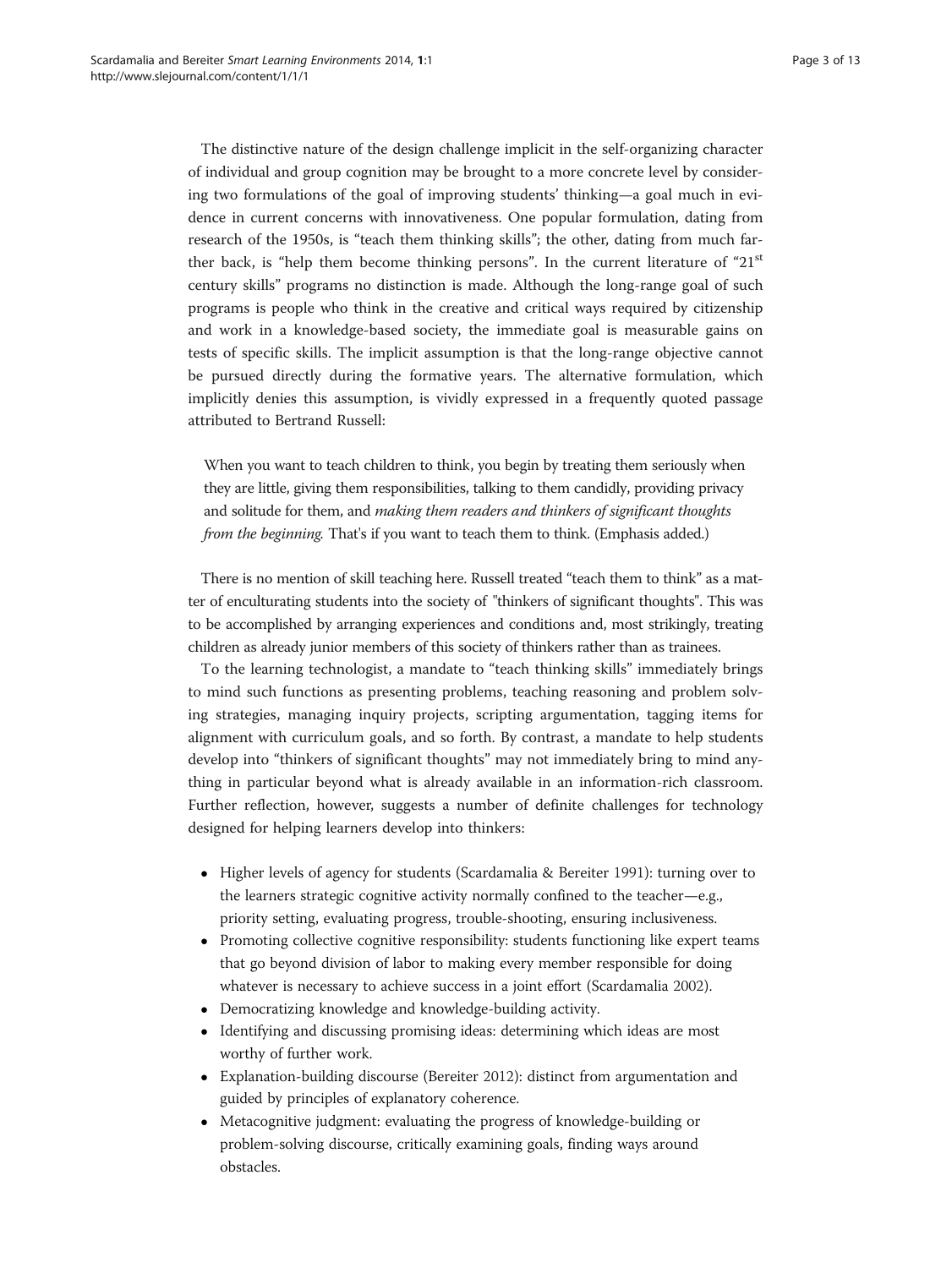- Giving ideas a life of their own: School practices and social media both tend to personalize ideas, which is fine at an early stage of idea development; but at some point ideas should become detached from their authors and open to criticism and revision by the whole community without its reflecting on the authors.
- Support for tentativeness and risk-taking with ideas.

These are essentially the specifications we have set out elsewhere for knowledge building environments (Scardamalia [2003](#page-12-0); Scardamalia & Bereiter [2006](#page-12-0), [in press-b\)](#page-12-0).

#### Support for knowledge building discourse: not too little, not too much

Simulations, handy laboratory instruments, robotics, immersive digital environments, technologies that enable students to create movies, games, and now (with 3D printing) physical working models—all these can provide valuable support for knowledge building, but community knowledge building requires that outputs from such sources become objects for group discourse and continuing discovery. In the end collaborative knowledge building rises or fails on the success of that discourse in generating knowledge advances. The central role of discourse has also been recognized in the literature of organizational knowledge creation (von Krogh et al. [2000;](#page-12-0) Tsoukas [2009](#page-12-0)).

Any communication technology can be a medium for knowledge building discourse as long as it enables people to represent and preserve ideas in a form comprehensible to others and allows for discussion and revision. But this presupposes a community of users already skilled and committed to knowledge building discourse. Education's challenge is getting students up to that level, and for this communication technology could benefit considerably from improved design. Some of it offers so little help that discourse will persist at a low epistemic level. Some of it controls the discourse so much that it affords the users little opportunity to acquire the goal-setting and planning skills needed for them to become active participants in a knowledge building community. Even for quite sophisticated knowledge builders common varieties of discourse technology make collaborative "integrative thinking" (Martin [2009](#page-11-0)) unnecessarily awkward and inefficient. Technology that does too little to support knowledge building discourse is represented by the ubiquitous threaded discussion. Technology that takes over too much of what students should be learning to do themselves is represented by the more extreme forms of what Dillenbourg and Jermann ([2006\)](#page-11-0) called "micro-scripting". Along the continuum from too little to too much we find the following:

#### Threaded discourse: ICT's version of the message in the bottle

Technology for asynchronous online discourse has not changed much since the 1990s. It still consists of notes arranged in chronological order, with appended comments, comments on comments, and so on in what usually turns out to be a short chain of indentations. Idea revision is hampered by notes and comments getting lost in strings of messages. Synthesis of ideas into more complex structures is hampered by the fact that only subordination is supported (adding notes under existing notes) and not superordination (introducing a note that stands above and draws together or is supported or elaborated by a set of existing notes). "Integrative thinking", defined by Martin ([2009](#page-11-0)) as holding "two conflicting ideas in constructive tension", is impeded by the inability to link to two different notes or to link across different discourse threads. Other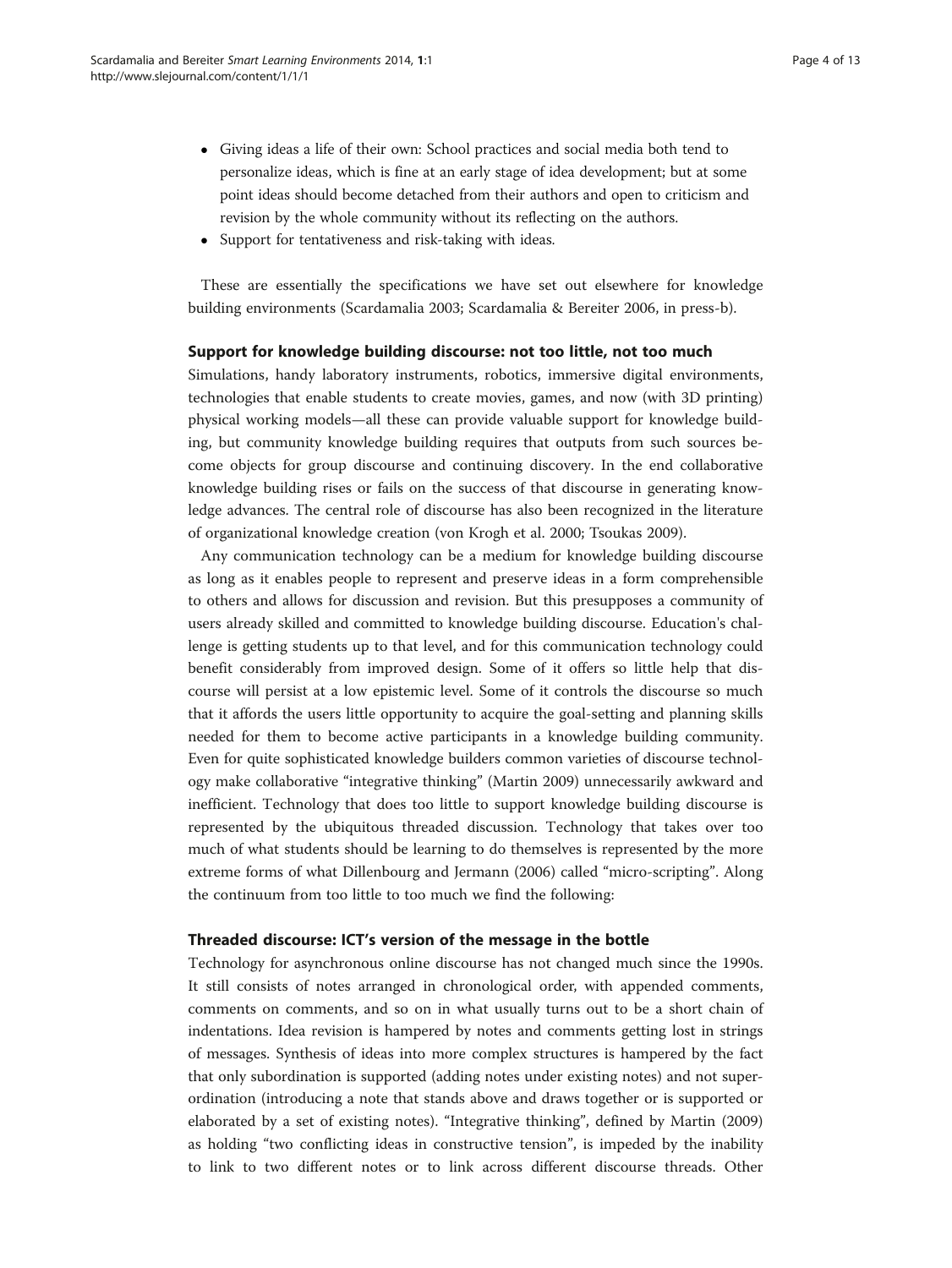technology allows for tagging, grouping, and flexible rearrangement. The challenge, however, is to combine such activity with focus on big ideas, synthesis, and breakthroughs. The common variety of threaded discourse is adequate for question-answer and opinion-reaction exchanges, and these constitute almost the whole of what one finds in the ubiquitous threaded discussions attached to news stories and blog postings on the web. But for people trying to carry on serious constructive work with ideas, threaded discourse technology is a source of continual frustration. Like setting messages afloat in bottles, threaded discourse has the virtue of preserving ideas and getting them out into the world, but is not a good way of getting them to a desired destination or for maintaining a productive exchange. Instructional management systems have started claiming to be collaborative. What this apparently means, however, is that they have handy mechanisms for creating groups. This is a useful capability, especially with thousands of scattered students taking the same online course, but instructional management systems persist in a use of discourse technology that limits possibilities for knowledge building discourse.

#### Scripts: good idea, wrong context

It would be unfair to say that educational ICT has not gone beyond threaded discourse. It has gone far beyond it, perhaps too far. It has gone beyond enhancing the kind of ideational discourse people normally carry on orally and replaced it with discourse carried out according to scripts (Fischer et al. [2013\)](#page-11-0). The term "script", as used in current instructional research, is derived from its use by Schank and Abelson [\(1977\)](#page-12-0) in describing frequently experienced social routines such as dining in a restaurant. The principal elements are roles (e.g., head waiter, waiter, customer) and conventional behaviors associated with the roles (e.g., being shown to a table by the head waiter, asking the waiter for the bill at the end of the meal). These elements continue to dominate scripted instruction, in which assigned roles are common and the scripts prescribe behavioral sequences tied to roles. Such scripts stand in contrast to the emergent character of much human action, including practically everything that would come under the headings of meaningful learning and creative thinking. These often take place within a script framework (for instance, the academic colloquium, which has defined roles and ritualized behavior) but the essence of the activity (for instance, arriving at a theoretical explanation of puzzling data) is invariably emergent and unscripted. Thus the extension of the script concept not just to the outward forms of classroom life (which are often highly ritualized) but to the cognitive and socio-cognitive processes of work with concepts and ideas is an extraordinary leap. The power of the script idea as developed by Schank and Abelson lay in recognizing and describing the more ossified forms of social behavior, the ones where emergence is minimized and predictability is maximized. Scripts offer a good model when applied to a suitable objective, such as learning the etiquette of an unfamiliar culture, but a bad model likely to defeat the purpose when applied to constructive work with concepts and ideas, where emergence is maximized and unpredictability is inherent.

## Confusing performance supports with learning supports

Educational technologists are generally well aware of the difference between performance support and learning support and recognize that what is optimal for one is not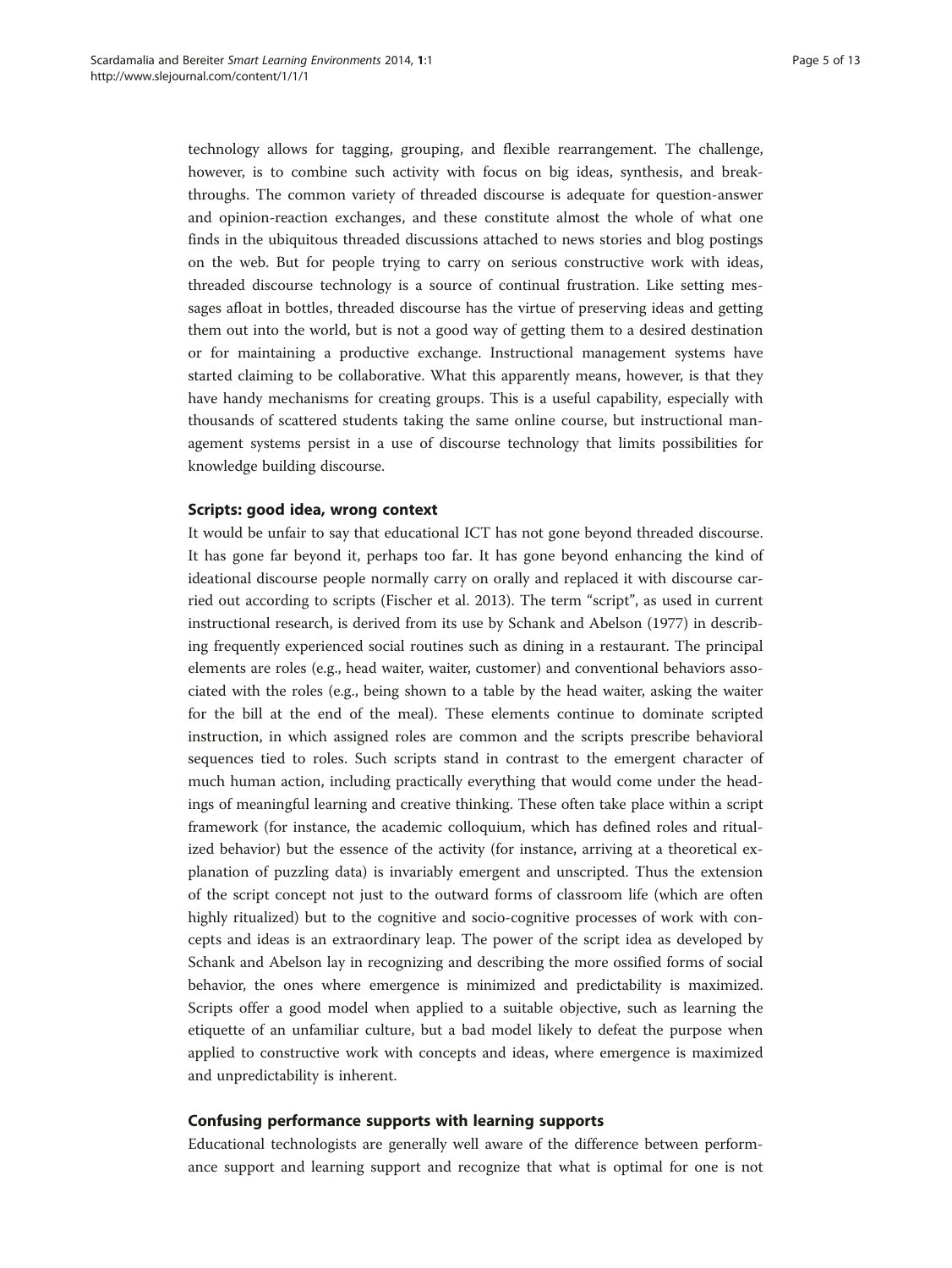necessarily optimal or even beneficial for the other. A spelling checker is an obvious and widely accepted performance support for writing, but what is its effect on learning to spell? It might promote it, interfere with it, or render it unnecessary. The three possibilities have been debated for years, with inconclusive evidence supporting each position. The same has happened with regard to hand-held calculators in elementary mathematics instruction. But with more complex technology, the performance-learning issue becomes less clear-cut. Scripts, suggesting and reminding systems, and the like are clearly performance supports, but their use in education carries with it the supposition that they also support learning. This is especially apparent in workplace training, and may be appropriate there, when there is a "right way" to do something and performance supports guide the learner through doing it the right way. But when the challenge is self-organizing systems for emergence of increasingly high-level knowledge, reliance on performance supports as learning supports is more questionable. Script researchers talk about "internal scripts" as the student's internalization of the "external script" used in instruction. The implicit assumption is that the scripts represent not only a type of performance support but also the procedural knowledge learners are supposed to acquire and take away from the scripted activity. Hesse [\(2007](#page-11-0)) has listed five reasons, which we paraphrase here, for questioning whether scripting the "right way" of carrying out a collaborative task is a sound way of managing learning:

- The "right way" may be wrong.
- The "right way" may be different for different persons and situations.
- The "right way" may only be good advice at an early stage.
- The "right way" may be demotivating.
- The "right way" may increase cognitive load and so diminish attention to goals.

Research on a variety of academic skills indicates that strategy instruction improves performance, but seldom does the research investigate whether students actually use the taught strategies. Effects could be of a more global nature, for instance through fostering mindful engagement (Salomon & Globerson [1987\)](#page-11-0). The stronger the strategy guidance provided by the technology, the more critical it becomes that these strategies constitute the "right way" for everyone. Seldom if ever is this requirement seriously investigated. What we know from biographies of major writers and scientists suggests there is no best way of productive thinking that should be imposed on learners.

## Technology that supports working with ideas in "Design Mode"

Working constructively with ideas involves building something out of ideas—an explanation, a model, an elaboration or improvement of an idea. It means treating conceptual work as knowledge creation rather than simply knowledge acquisition. This calls for a major reorientation of approach to ideas, a switch from what we have labeled "belief mode" to "design mode" (Bereiter & Scardamalia [2003\)](#page-10-0). The term "belief mode" is derived from the traditional definition of knowledge as "true and justified belief". It includes all the many ways of advancing and evaluating knowledge claims, from "it's true because the textbook says so" to "the weight of evidence indicates" and beyond that to "from this perspective…." Design mode, by contrast, is the mode of invention, theory building, solving real complex problems with no ready-made solutions, identifying and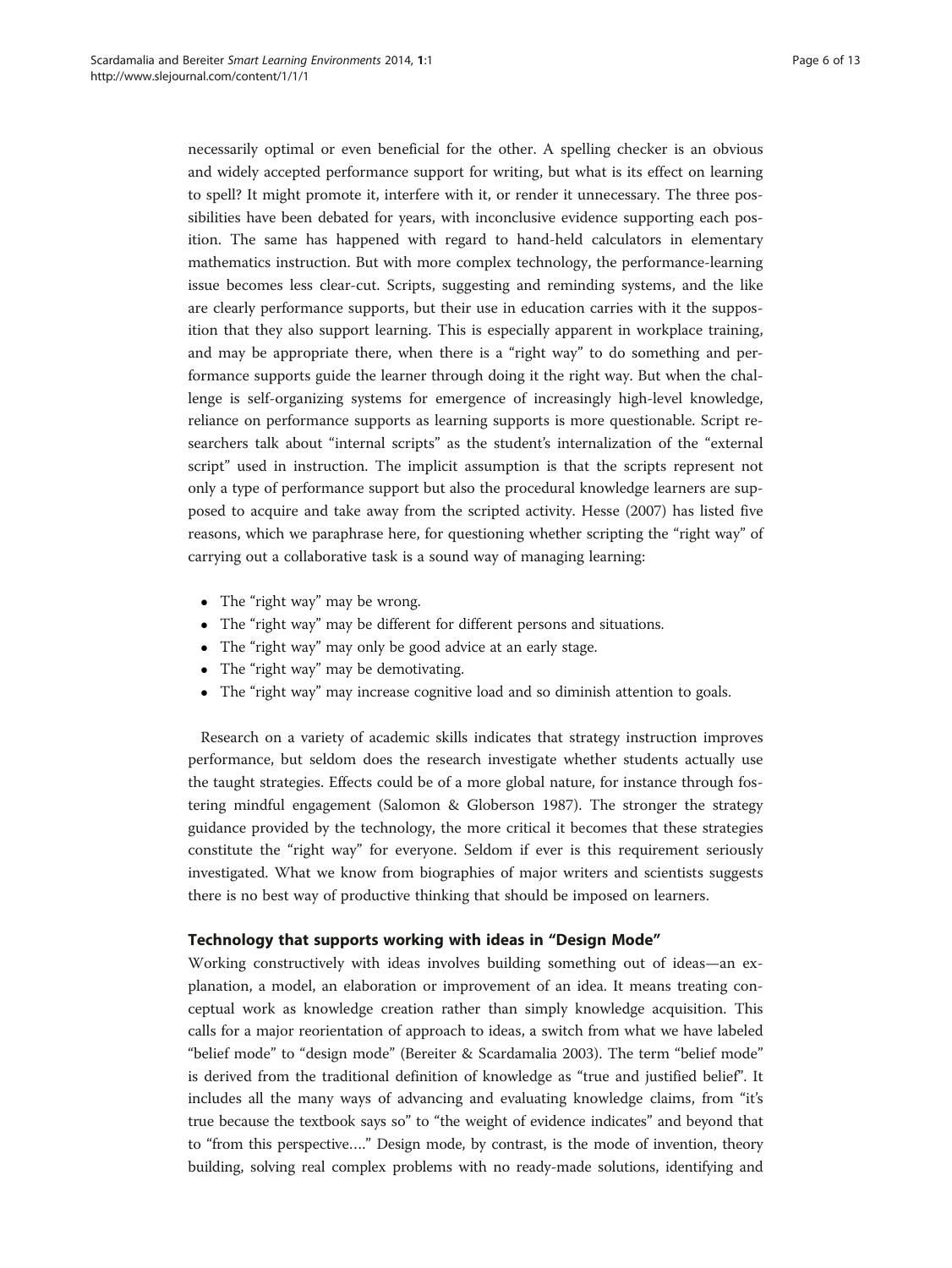exploiting promising ideas. A related term is "design thinking", originally referring to kinds of thinking promoted in design schools and architecture schools, but subsequently expanded to a kind of thinking applicable to complex problems of all kinds (Buchanan [1992\)](#page-10-0). Design mode is more concerned with whether an idea has potential than whether it is "true and justified" in its present form, and so the preferred discourse form is not pro-con argumentation but collaborative problem solving.

Technology for work in belief mode is abundant, especially in the form of software for argumentation (Andriessen et al. [2003\)](#page-10-0). Work in belief mode lends itself to scripted procedures: There are accepted procedures for hypothesis testing (often presented as "the scientific method") and models of rational argument, an enduringly popular one being that of Toulmin ([1958](#page-12-0)). The same is not true of work in design mode. There are not established forms and procedures for treating ideas in design mode, and efforts to establish them would be resisted for good reason. However, smart classrooms are evolving in ways that can support creative work with ideas. These include affordances for real-time interactivity, complex adaptive approaches, and ubiquitous learning (Huang et al. [2012;](#page-11-0) Kinshuk et al. [2010](#page-11-0); Kinshuk & Graf [2012](#page-11-0); Norris & Soloway [2013](#page-11-0)). The same affordances can also be used to strengthen centralized control and to promote activity in belief mode, however, so it is important for practitioners and designers to have a clear conception of creative knowledge work as an objective.

The one characteristic of design thinking that is widely accepted and applicable to all situations is that design is an iterative process of idea testing and improvement. "Improvable ideas" is a core concept of Knowledge Building (Scardamalia [2002](#page-11-0)). As suggested by Hakkarainen's cyclical Progressive Inquiry model (Muukkonen et al. [1999\)](#page-11-0), Knowledge Building involves transformational changes not only in knowledge but also in problem definition. These in turn lead to "theory" changes and further design iterations.

From our earliest days of designing knowledge-building technology, our focus has been on enabling students to work effectively in design mode. Initially this consisted mainly of providing epistemic markers for design mode activities such as theory building: hence, providing phrases such as "My theory…," "This theory does not explain…," and "A better theory…" that users could click on to incorporate into their note texts. We encourage customization and actively discourage mandated use or set sequences. More recent technological enhancements facilitate the identification and discussion of promising ideas (Chen et al. [2012\)](#page-11-0) and metadiscourse—discourse about the progress and problems of the main knowledge-building discourse. Such metadiscourse is aided by a variety of feedback tools that, for instance, map the community's use of theorybuilding markers or compare the community's vocabulary usage on a particular topic with the vocabulary in a related "expert" corpus (Resendes [2013](#page-11-0)). Developing ways to support sustained creative work with ideas is an ongoing effort, however. On the horizon are dynamic 3-D visualizations showing the self-organizing process of constructing higher-level complex ideas out of simpler lower-level ones (Tergan & Keller [in press\)](#page-12-0).

Further development of technology to support working with ideas in design mode would clearly be a boon to innovation-driven businesses, but it could have a revolutionary impact on education, where both traditional knowledge-transmission and modern inquiry-oriented approaches have focused almost exclusively on activity in belief mode. The emphasis needs to be not simply on creative thinking but on sustained creative thought. "Ideas are the easy part", says design group Fahrenheit 212 ([2009](#page-11-0)). By this they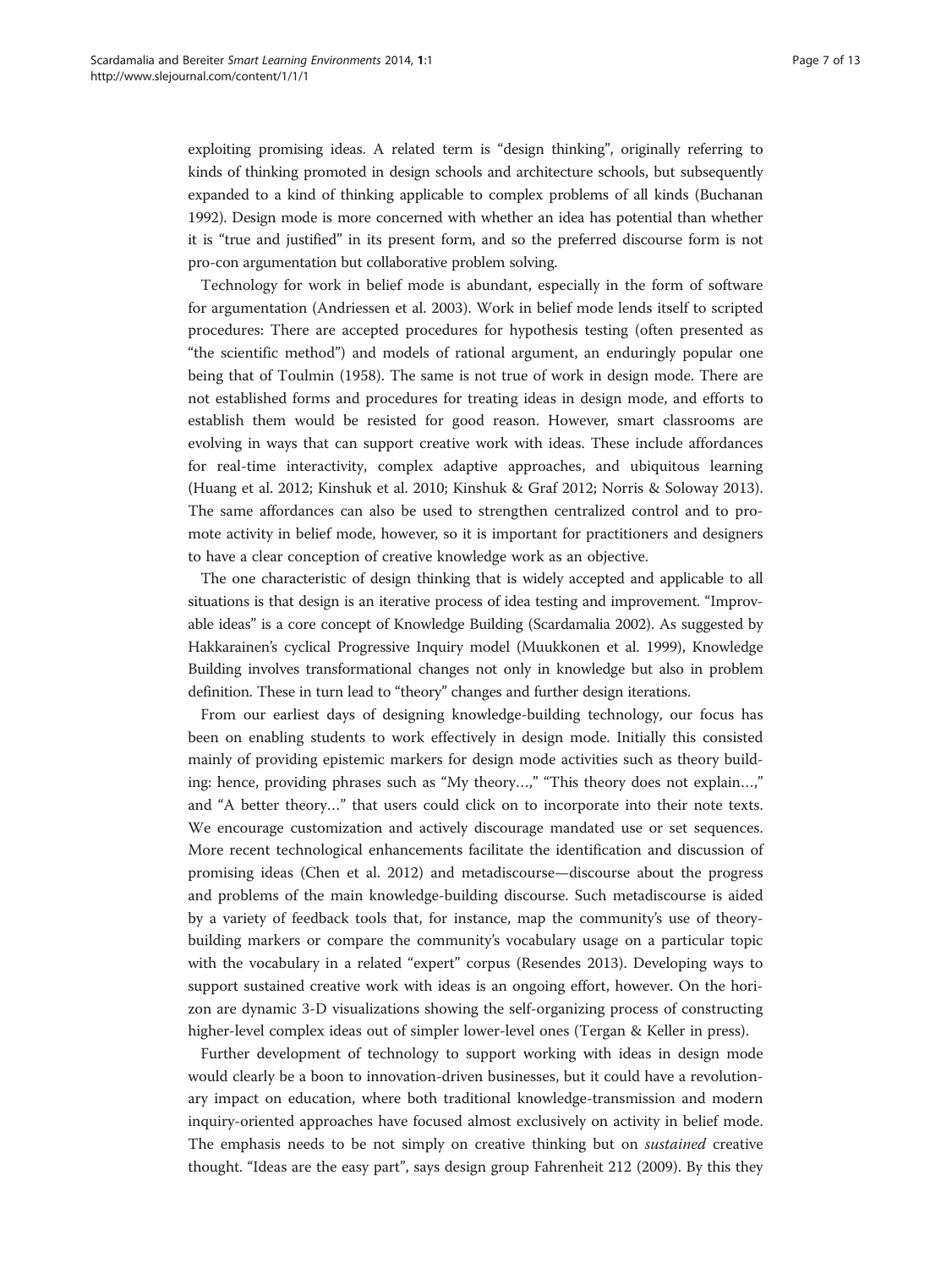mean initial bright ideas, of the kind often generated through brainstorming. Initial bright ideas are usually in ample supply both in innovation-minded companies and in classrooms. The hard part is developing initial bright ideas into something of value, be it a merchantable product or a contribution to knowledge. This is design. It is creative work, sometimes at a higher level than what produced the original idea, and it is the essence of Knowledge Building.

Because of their shared conceptual basis, there ought to be considerable crossfertilization between technology for knowledge creation in industry and technology for knowledge building in education. Customarily, technology transfer works in only one direction—from business applications to educational ones. But in a knowledge creation/knowledge building context transfer could work both ways. The seven design challenges listed earlier (higher levels of agency, and so on) are vital when the goal is the educational one of developing students into productive thinkers. They are all relevant to the success of knowledge-creating and design teams in industry, but they do not typically receive technological support. The knowledge management literature suggests these sorts of socio-cognitive conditions are the responsibility of managers. But technology that provides the necessary support for novice knowledge creators has, in our experience, proved helpful for adult knowledge workers as well, especially those who are not yet at the point where collaborative knowledge creation comes naturally. Important for students and experienced knowledge workers alike is a context that encourages collective cognitive responsibility (Scardamalia [2002\)](#page-11-0). A well-designed digital community workspace can do that.

To support collective cognitive responsibility in work with ideas, digital tools need to function at two levels: (1) the creation of a rich, interconnected network of ideas in the community's knowledge space and (2) higher-level views of group processes and the resulting knowledge products so as to enable evaluation of progress and determination of future moves. At the first level, users create connections: referencing, annotating and keywording notes, adding epistemic markers, highlighting promising ideas. Activities at the second level may take a variety of forms, which might include viewing near- and far- conceptual neighbors, compiling promising ideas in a content area, judging rate of conceptual progress as indicated by the presence of new concepts, and recognizing outliers—both people and ideas. The result should be an ever-evolving conceptual space, providing feedback to ongoing creative discourse, enabling each member to be part of the collective achievement.

#### Nurturing the emergence of new competencies

In the almost universal top-down approach to curriculum design and standards setting, experts and stakeholders determine the knowledge and skills to be acquired. These are translated into tests, instructional procedures, and learning activities. Teachers then implement them with students, who usually have no idea of the origins and rationale of the goals or the procedures nor any way to contribute to or refine them. This traditional curriculum approach continues to prevail even in such supposedly leading-edge initiatives as the " $21<sup>st</sup>$  century skills" movement (Johnson [2009\)](#page-11-0). Business executives, psychometricians, and educationists get together and agree on a list of skills needed for the  $21<sup>st</sup>$  century (which bear a striking resemblance to the "higher-order skills" promoted throughout the previous 50 years). Then tests are constructed and curriculum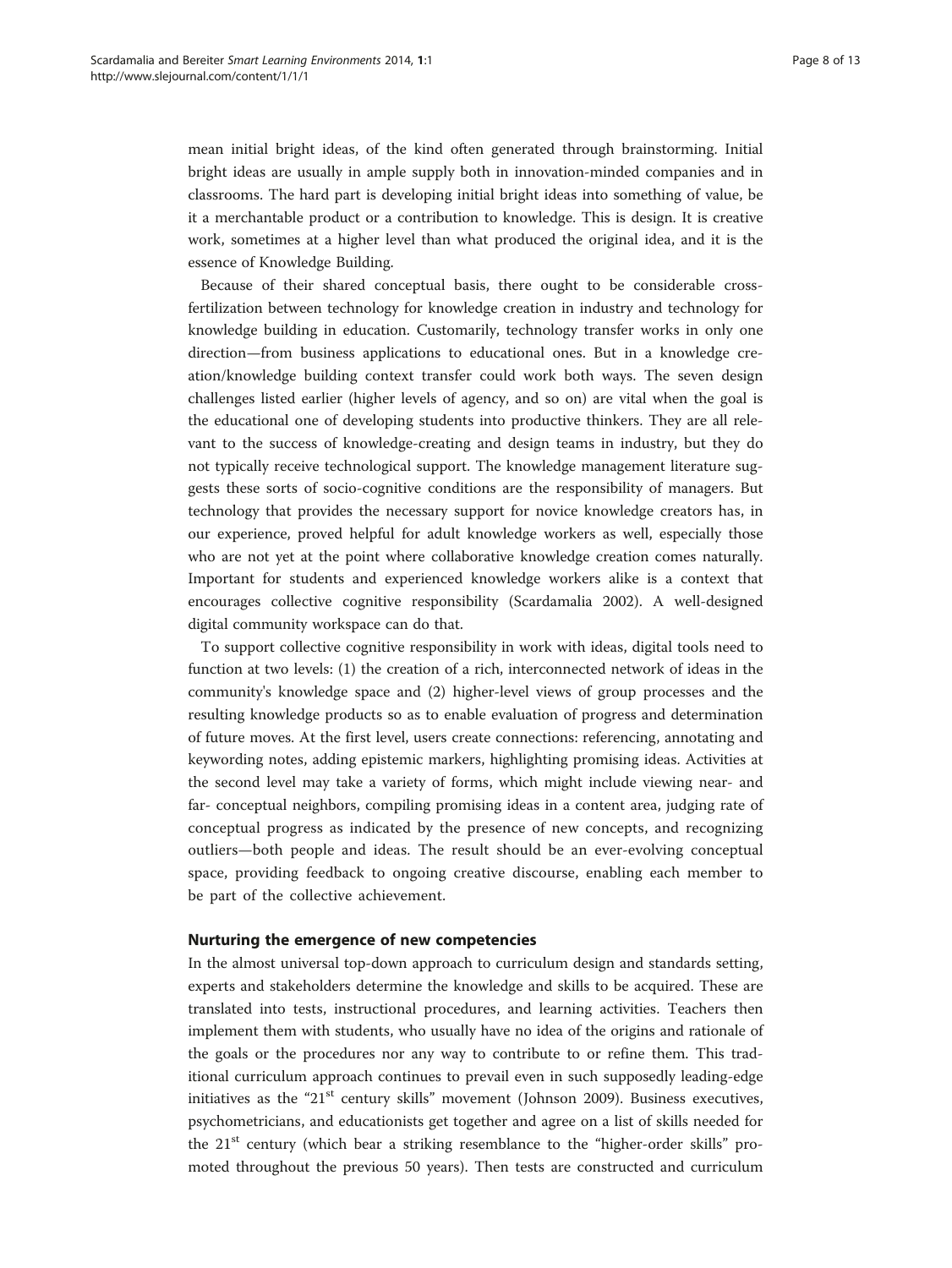developers are enlisted to prescribe procedures for developing the listed skills. However, in a report prepared for one of these  $21<sup>st</sup>$  century skill projects, Scardamalia et al. ([2012](#page-12-0)) argued that in a project with such forward-looking aspirations the traditional working-backward-from-goals approach ought to be augmented by provisions for the discovery of new needed competencies, rather than supposing that these can all be identified in advance. In order to discover new competencies, however, there need to be educational environments in which new competencies have a chance to emerge. The authors proposed a systemic approach containing various feedback loops enabling qualitative and not just quantitative shifts at all levels of the policy-maker to practitioner to learner hierarchy. In the traditional top-down system, the task of learning technology is to help enact the decisions made at higher levels in the system. In a dynamic systems approach, the job of technology is multifarious but overall it should promote self-organizing evolutionary processes in all parts of the education system, processes that moreover interact with each other to achieve coherent progressive development.

Technology able to do this would have to be very smart indeed, but not smart in a controlling fashion. Feedback mechanisms are key, but the feedback itself must be able to evolve to deal not only with emerging problems but also with emerging opportunities. The latter is more challenging. Trouble-shooting—detecting when things are going wrong and finding out why—is common in all kinds of enterprises, including education systems, but detecting and exploring opportunities is much less common, is the province of adventurous artists, designers, and entrepreneurs, and is virtually unknown in education. We do not suggest that some monster application is required that integrates all aspects of the educational process. Learning analytics (Siemens & Long [2011](#page-12-0)), a discipline still in its formative stages, appears to be relished by some as a way of creating such an application but by others as a means of decentralizing control, making information more usable by teachers and students. Technology for opportunityfinding and exploration needs to start at the level of the classroom (we use that term to refer to any social environment organized for an educational purpose, recognizing that the "classroom" might be an after-hours club, a dispersed group of online learners, a museum exhibit, and so forth). That is where the opportunities will first emerge for going beyond "best practice" and the goals established by policy-makers.

## Conclusion: toward 2025 in educational technology

The year 2025 or thereabout has become the focus of much visionary talk in education, spurred on by several major foundations and education reform groups that have selected some target year a decade or two out by which their education reform goals are to be achieved. What the surrounding society and especially the technological infrastructure will be like by 2025 is of course very difficult to predict, given the rate of change. However, in broad strokes we can with some confidence paint a picture in which computers are considerably more intelligent than today and have automated a number of human activities, including mental ones, that they can do better or at least more economically than we can. This prospect has led many educators to conclude that education for the future must focus on cultivating creativity, believed to be the last bastion of human superiority over the machine. However, if by creativity we mean the sorts of things taught in creativity workshops, that last bastion will probably not hold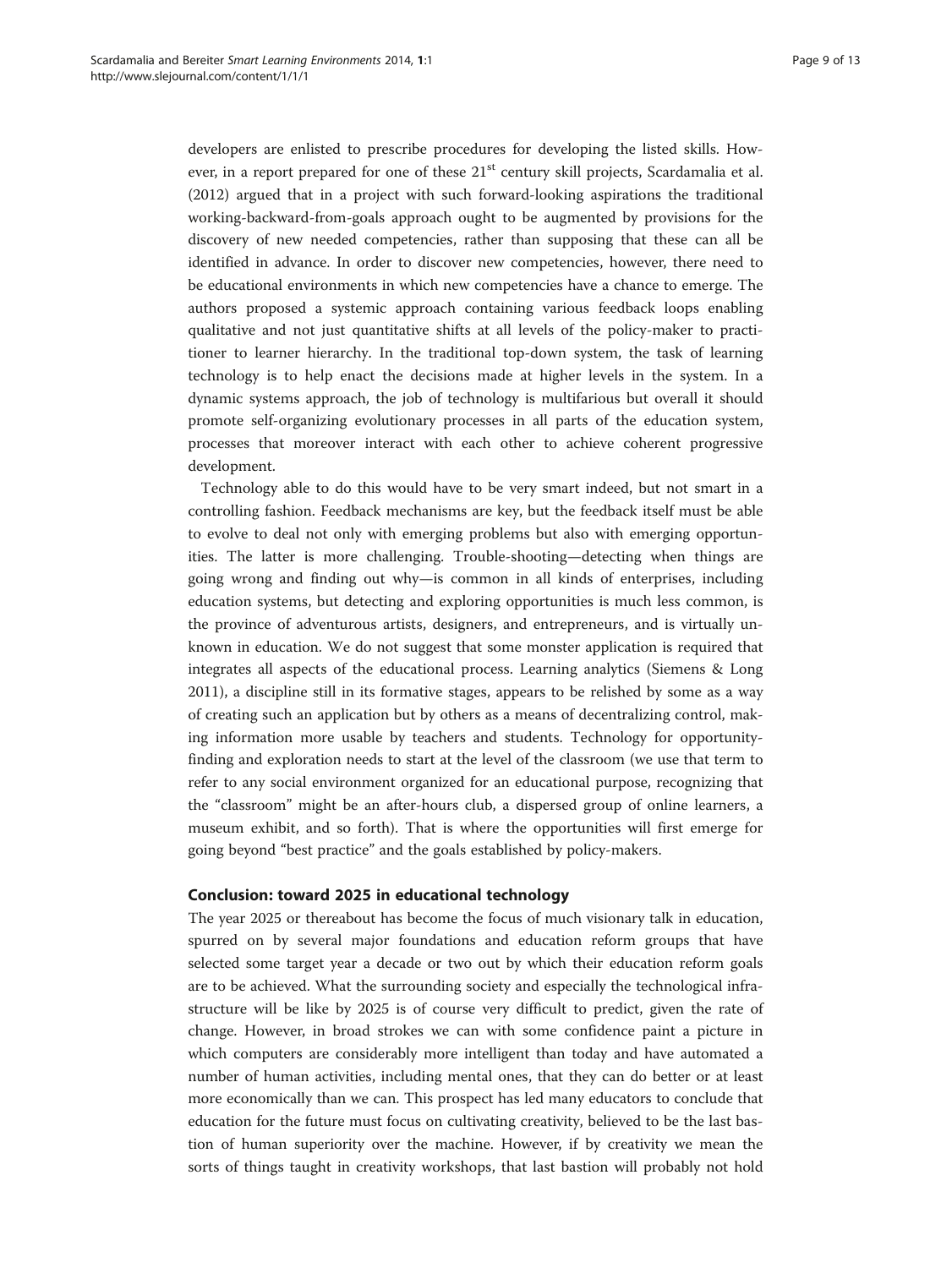either. Generating novel ideas meeting defined constraints is something computers of the future ought to be able to do with ease, generating more ideas that meet more constraints than human intelligence can match.

Much alarmist commentary on the web reflects a mindset occupied with Humpty Dumpty's question, "Which is to be master?" One of the most authoritative pronouncements on the subject (Hawking et al. [2014\)](#page-11-0) warns, "Whereas the short-term impact of AI depends on who controls it, the long-term impact depends on whether it can be controlled at all." If we adopt a systems view, however, the design task is not to ensure the continuance of human control or to find a safe niche for human talent. It is to facilitate human-machine collaboration.

In education, facilitating human-machine collaboration means designing technology and ways of using it that integrate it into a complex system in which the principal interacting elements are students, teachers, intelligent machines, and ideas. As we have proposed here, the principal medium for such interaction is dialogue. Smart phones are already demonstrating that dialogue between person and machine is possible within fairly generous limits, and those limits are likely to be extended greatly. In work reported by Miyake et al. [\(2011\)](#page-11-0), children carry on discussion with each other and with a robot (voiced and controlled by an assistant in another room, preliminary to having a robot able to carry on scripted conversation). Latent semantic analysis (Landauer & Dumais [1997](#page-11-0)) and explanatory coherence analysis (Thagard [2000\)](#page-12-0) demonstrate that ideas can interact computationally with ideas in ways that produce meaningful emergent structures. Learning analytics, which enable the computer to discover patterns in unstructured data that are beyond human capacity, are developing in a variety of ways. Some applications raise the spectre of increasing centralized control (Yuan [n.d](#page-12-0).), but others such as diagnostic analyses and "recommender systems" that suggest resources students might find useful or interesting (Manouselis et al. [2012\)](#page-11-0) could play positive roles in a self-organizing educational process.

All of this inevitably raises question about the role of teachers. One answer lies in the importance of a classroom culture conducive to sustained creative work with ideas (Scardamalia & Bereiter [1996](#page-12-0)). With any interacting group of students a social organization of some kind will emerge, but it will not necessarily or even very likely be organized around the pursuit of knowledge and understanding. It may be organized around assigned tasks, topical interests, or in the worst cases organized around combat students against the teacher or students against each other. Teachers we have worked with over the years consistently report that creating a knowledge building culture takes time and effort and that it needs continuing attention. But it would be a mistake to view such community building as a task separate from actual work with ideas. A community organized around knowledge building can be compared to a community organized around agricultural production. Not everything that goes on in a farm community is actual farming but everything is in some manner tied to it and the community thrives or declines on the basis of its production of marketable food. In the same way, a knowledge building community thrives or declines on the basis of its production of valuable knowledge. For such a community to develop, knowledge building has to be at the center of the community's development from the beginning.

Organization for knowledge creation and new competencies related to it does not negate or lessen the demand for older well-recognized competencies in literacy, numeracy, and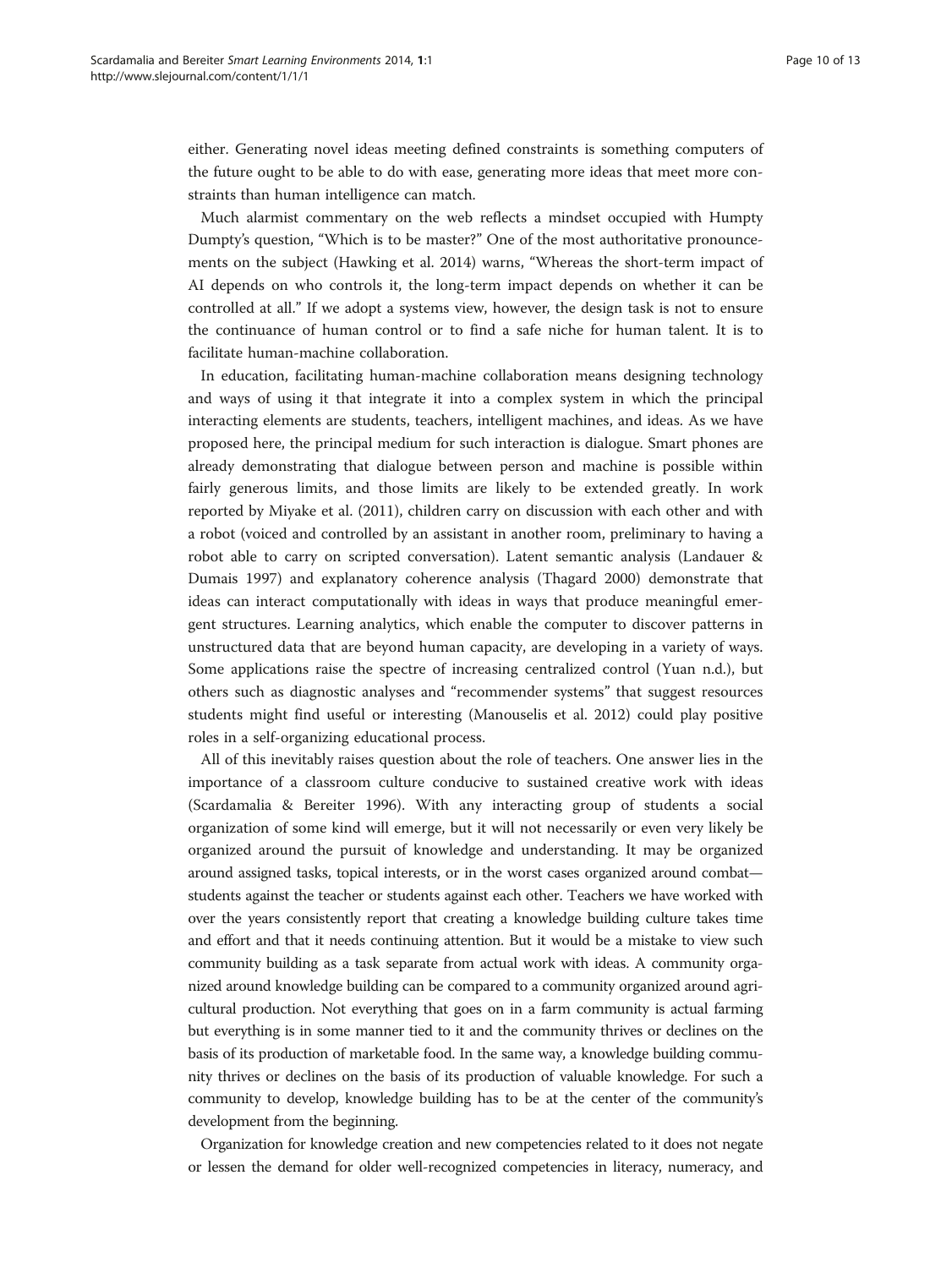<span id="page-10-0"></span>subject-matter knowledge. More likely newly identified competencies will add new dimensionality to the traditional ones, as has happened when print literacy was expanded to "multiliteracy" and recently to "transliteracy," which includes not only ability to utilize diverse information sources but to synthesize coherent knowledge from fragmentary information thus obtained (Liu [2012;](#page-11-0) Scardamalia & Bereiter in press-a). A great deal of recent educational technology is in aid of learning with understanding. But the proliferation of simulations, instruments, games, construction tools, and the like will not necessarily result in self-organization of understanding for learners. In fact, it may make coherence harder to achieve. There needs to be some glue. The glue nature gave us is discourse. What future smart technology may be able to provide is attractive and effective ways for idea-centered discourse to self-organize around the production of understanding.

Instructional management systems are now being designed to facilitate the forming of collaborative groups. That is a worthwhile start, but such groups need to be infused with an ethos of sustained explanation building, problem deepening, idea improvement, and collective cognitive responsibility. Developing such an ethos is the essence of creating a knowledge building community. It is clearly a task for the human beings involved. Can technology help with this task, or is its value confined to the intellectual and administrative aspects of collaborative work with ideas? Both organization science and cognitive science have taken a decided turn toward including affect, empathy, and interest as components of the knowledge creation process, interacting constructively with the conceptual and logical components rather than working separately to bias and motivate the process (Kunda [1999;](#page-11-0) Liedtka & Ogilvie [2011\)](#page-11-0). Thagard, in his theory of emotional coherence ([2006\)](#page-12-0), presents a computational model of thought in which ideas, facts, and emotions together form a dynamic network that generates realistic cognitive outcomes. Thus a scientific groundwork is being laid that by 2025 should enable technology that actively collaborates in both the socio-emotional and the intellectual aspects of creative work with ideas. Educational technology designers can begin working toward this end by building into software learning environments semantic tools (Rosé et al. [2008\)](#page-11-0), knowledge visualizations (Marchese & Banissi [2013\)](#page-11-0), network analyses (Freeman [2004](#page-11-0)), and other resources that students and teachers can use to provide realtime feedback to their work with ideas. Out of such limited forms of assistance may arise clearer understanding of the competencies and obstacles that more powerful technology will need to address.

Received: 21 February 2014 Accepted: 19 May 2014 Published: 16 October 2014

#### References

- JR Anderson, Rules of the mind (Lawrence Erlbaum Associates, Hillsdale, NJ, 1993)
- J Andriessen, M Baker, D Suthers (eds.), Arguing to learn: Confronting cognitions in computer-supported collaborative learning environments (Kluwer, Dordrecht, 2003)
- C Bereiter, Theory building and education for understanding, in Encyclopaedia of philosophy of education, ed. by MA Peters, P Ghiraldelli, B Zarnic, A Gibbons, 2012. Web document: [http://eepat.net/doku.php?id=theory\\_building\\_](http://eepat.net/doku.php?id=theory_building_and_education_for_understanding) [and\\_education\\_for\\_understanding](http://eepat.net/doku.php?id=theory_building_and_education_for_understanding)
- C Bereiter, M Scardamalia, Learning to work creatively with knowledge, in Powerful learning environments. Unraveling basic components and dimensions (pp. 55–68). (Advances in Learning and Instruction Series), ed. by E De Corte, L Verschaffel, N Entwistle, J van Merriënboer (Elsevier Science, Oxford, UK, 2003)
- C Bereiter, M Scardamalia, Self-organization in conceptual growth: Practical implications, in International handbook of research on conceptual change, ed. by S Vosniadou, 2nd edn. (Routledge, New York, NY, 2013), pp. 504–519
- C Bereiter, M Scardamalia, Knowledge building and knowledge creation: One concept, two hills to climb, in Knowledge creation in education, ed. by SC Tan, HJ So, J Yeo (Springer, Singapore, 2014)
- R Buchanan, Wicked problems in design thinking. Design. Issues. 8(2), 5–21 (1992)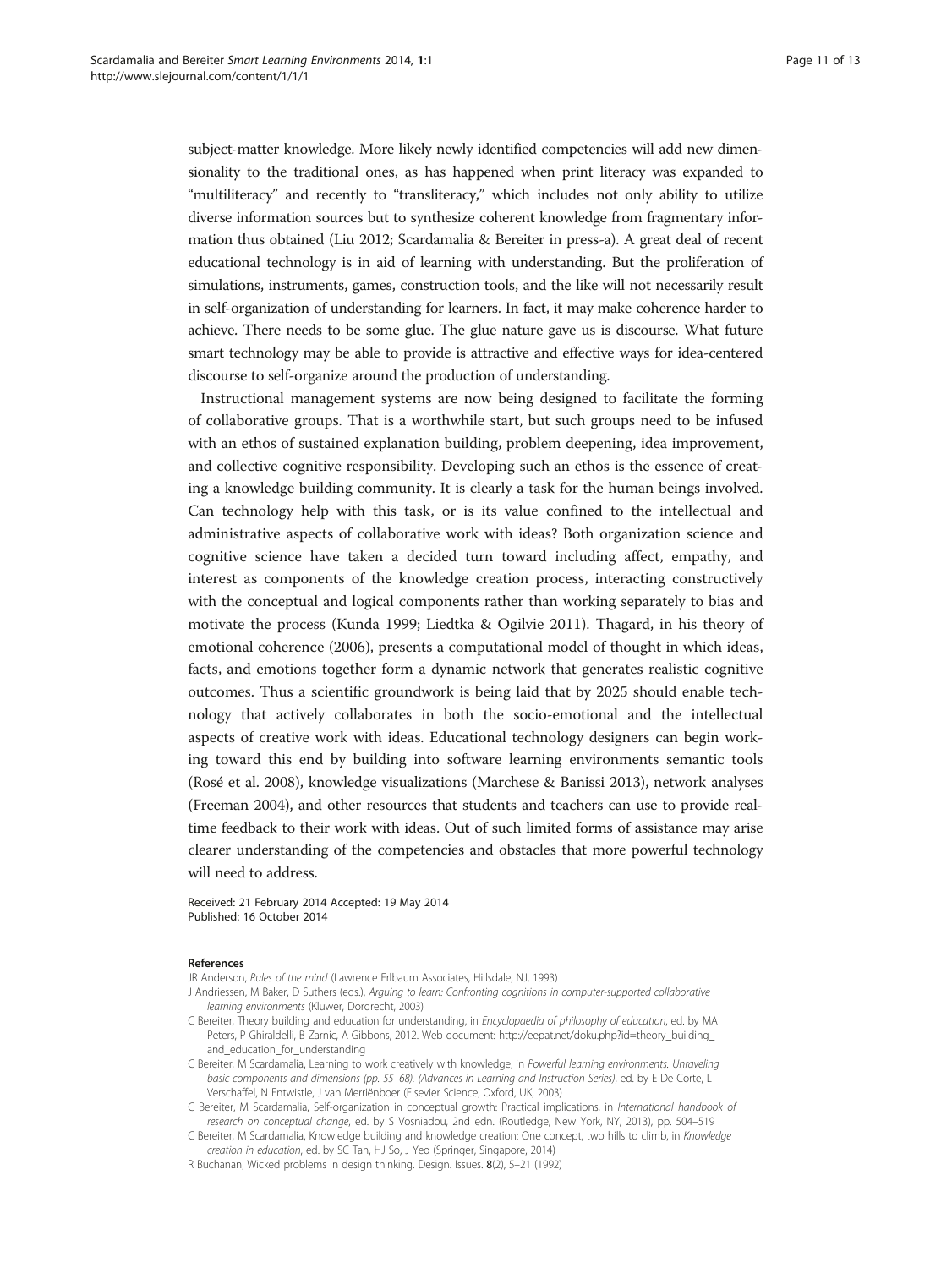- <span id="page-11-0"></span>B Chen, M Scardamalia, M Resendes, M Chuy, C Bereiter, Students' intuitive understanding of promisingness and promisingness judgments to facilitate knowledge advancement, in The future of learning: Proceedings of the 10th international conference of the learning sciences (ICLS 2012) -, ed. by J van Aalst, K Thompson, MJ Jacobson, P Reimann. Full Papers, vol. 1 (ISLS, Sydney, Australia, 2012), pp. 111–118
- R Dawkins, The blind watchmaker: Why the evidence of evolution reveals a universe without design (Norton, New York, 1987)
- P Dillenbourg, P Jermann, Designing integrative scripts, in Scripting computer-supported communication of knowledge. Cognitive, computational, and educational perspectives, ed. by F Fischer, I Kollar, H Mandl, J Haake (Springer, New York, 2006), pp. 259–288
- Fahrenheit 212, White paper: Ideas are the easy part, 2009. Web: [www.strategydriven.com/2010/02/17/ideas-are-the](http://www.strategydriven.com/2010/02/17/ideas-are-the-easy-part)[easy-part](http://www.strategydriven.com/2010/02/17/ideas-are-the-easy-part)
- F Fischer, I Kollar, K Stegmann, C Wecker, J Zottmann, Collaboration scripts in computer-supported collaborative learning, in The international handbook of collaborative learning, ed. by CE Hmelo-Silver, AM O'Donnell, CA Chinn, C Chan (Routledge, New York, NY, 2013), pp. 403–419
- LC Freeman, The development of social network analysis: A study in the sociology of science (Empirical Press, Vancouver, BC, Canada, 2004)
- S Hawking, M Tegmark, S Russell, F Wilczek, Transcending complacency on superintelligent machines. Huffington Post, 2014. [www.huffingtonpost.com/2014/05/05/stephen-hawking-artificialintelligence\\_n\\_5267481.html](http://www.huffingtonpost.com/2014/05/05/stephen-hawking-artificialintelligence_n_5267481.html)
- FW Hesse, Discussion: Being told to do something or just being aware of something? An alternative approach to scripting in CSCL, in Scripting computer-supported collaborative learning, ed. by F Fischer, I Kollar, H Mandl, M HaakeJörg, vol. 6 (Springer, Boston, MA, 2007), pp. 91–98
- R Huang, Y Hu, G Xiao, The functions of smart classroom in smart learning age, in Proceedings of the 20th International Conference on Computers in Education ICCE 2012 (pp. 413–417), ed. by G Biswas, LH Wong, T Hirashima, W Chen (National Institute of Education, Nanyang Technological University, Singapore, 2012)
- P Johnson, The 21<sup>st</sup> century skills movement. Educ. Leadersh. 67(1), 11-11 (2009)
- PN Johnson-Laird, Mental models: Towards a cognitive science of language, inference and consciousness (Cambridge University Press, Cambridge, UK, 1983)
- V John-Steiner, H Mahn, Sociocultural approaches to learning and development: A Vygotskian framework. Educ. Psychol. 31, 191–206 (1996)
- S Kauffman, At home in the universe: The search for laws of self-organization and complexity (Oxford University Press, New York, 1995)
- Kinshuk, S Graf, Ubiquitous learning, in Encyclopedia of the Sciences of Learning, ed. by N Seel (Springer, Berlin, 2012), pp. 3361–3363. ISBN 978-1-4419-1428-6
- CM Kinshuk, S Graf, G Yang, Adaptivity and Personalization in Mobile Learning. Technol. Instr. Cogn. Learn. 8(2), 163–174 (2010)
- Z Kunda, Social cognition: Making sense of people (MIT Press, Cambridge, MA, 1999)
- TK Landauer, ST Dumais, A solution to Plato's problem: The Latent Semantic Analysis theory of the acquisition, induction, and representation of knowledge. Psychol. Rev. 25, 211–240 (1997). 528
- J Lave, E Wenger, Situated learning: Legitimate peripheral participation (Cambridge University Press, Cambridge, England, 1991)

J Liedtka, T Ogilvie, Designing for growth: A design thinking toolkit for managers (Columbia University Press, New York, 2011)

- A Liu, This is not a book: Transliteracies and long forms of digital attention (Paper presented at the Translittératies Conference, ENS Cachan, Paris, 2012). 7 Novementer 2012. Web: [http://liu.english.ucsb.edu/this-is-not-a-book-long](http://liu.english.ucsb.edu/this-is-not-a-book-long-forms-of-shared-attention-in-thedigital-age-unbound-book-conference-amsterdam-the-hague/)[forms-of-shared-attention-in-thedigital-age-unbound-book-conference-amsterdam-the-hague/](http://liu.english.ucsb.edu/this-is-not-a-book-long-forms-of-shared-attention-in-thedigital-age-unbound-book-conference-amsterdam-the-hague/)
- N Manouselis, H Drachsler, K Verbert, E Duval, Recommender systems for learning (Springer, Boston, MA, 2012) FT Marchese, E Banissi (eds.), Knowledge Visualization Currents: From Text to Art to Culture (Springer-Verlag, London, 2013)
- R Martin, The opposable mind: Winning through integrative thinking (Harvard Business Press, Boston, 2009)
- N Miyake, H Ishiguro, K Dautenhahn, T Nomura, Robots with children: Practices for human-robot symbiosis, in Proceedings of the 6<sup>th</sup> International Conference of Human Robot Interaction, HRI 2011, ed. by A Billard, PH Kahn Jr, JA Adams, G Trafton (Lausanne, Switzerland, 2011).<http://doi.acm.org/10.1145/1957656.1957659>
- PCM Molenaar, On the impossibility of acquiring more powerful structures: A neglected alternative. Hum. Dev. 29, 245–251 (1986)
- H Muukkonen, K Hakkarainen, L Lipponen, T Leinonen, Computer support for knowledge building. Paper presented at 9th European Congress on Work and Organizational Psychology, Innovations for Work, Organization and Well-being (Espoo-Helsinki, Finland, May 1999), 1999
- I Nonaka, H Takeuchi, The knowledge creating company (Oxford University Press, New York, 1995)
- C Norris, E Soloway, Substantive Educational Change Is in the Palm of Our Children's Hands, in Handbook of Mobile Learning, ed. by Z Berge, L Muilenburg (Routledge, New York, NY, 2013)
- J Oshima, R Oshima, Y Matsuzawa, Knowledge Building Discourse Explorer: A social network analysis application for knowledge building discourse. Educ. Technol. Res. Dev. 60, 903–921 (2012)
- J Piaget, Psychology and epistemology: Towards a theory of knowledge (Viking Press, New York, NY, 1971)
- M Resendes, Effect of formative feedback on enhancing ways of contributing to explanation-seeking dialogue in grade 2 (Paper presented at the Summer Institute on Knowledge Building, Puebla, Mexico, 2013). Web: [www.ikit.org/](http://www.ikit.org/SI2013-Papers/4803-Resendes.pdf) [SI2013-Papers/4803-Resendes.pdf](http://www.ikit.org/SI2013-Papers/4803-Resendes.pdf)
- CP Rosé, YC Wang, Y Cui, J Arguello, K Stegmann, A Weinberger, F Fischer, Analyzing collaborative learning processes automatically: Exploiting the advances of computational linguistics in computer-supported collaborative learning. Int. J. Comput. Supported. Collaborative. Learn. 3, 237–271 (2008)
- G Salomon, T Globerson, Skill may not be enough: The role of mindfulness in learning and transfer. Int. J. Educ. Res. 11, 623–638 (1987)
- M Scardamalia, Collective cognitive responsibility for the advancement of knowledge, in Liberal education in a knowledge society, ed. by B Smith (Open Court, Chicago, 2002), pp. 67–98